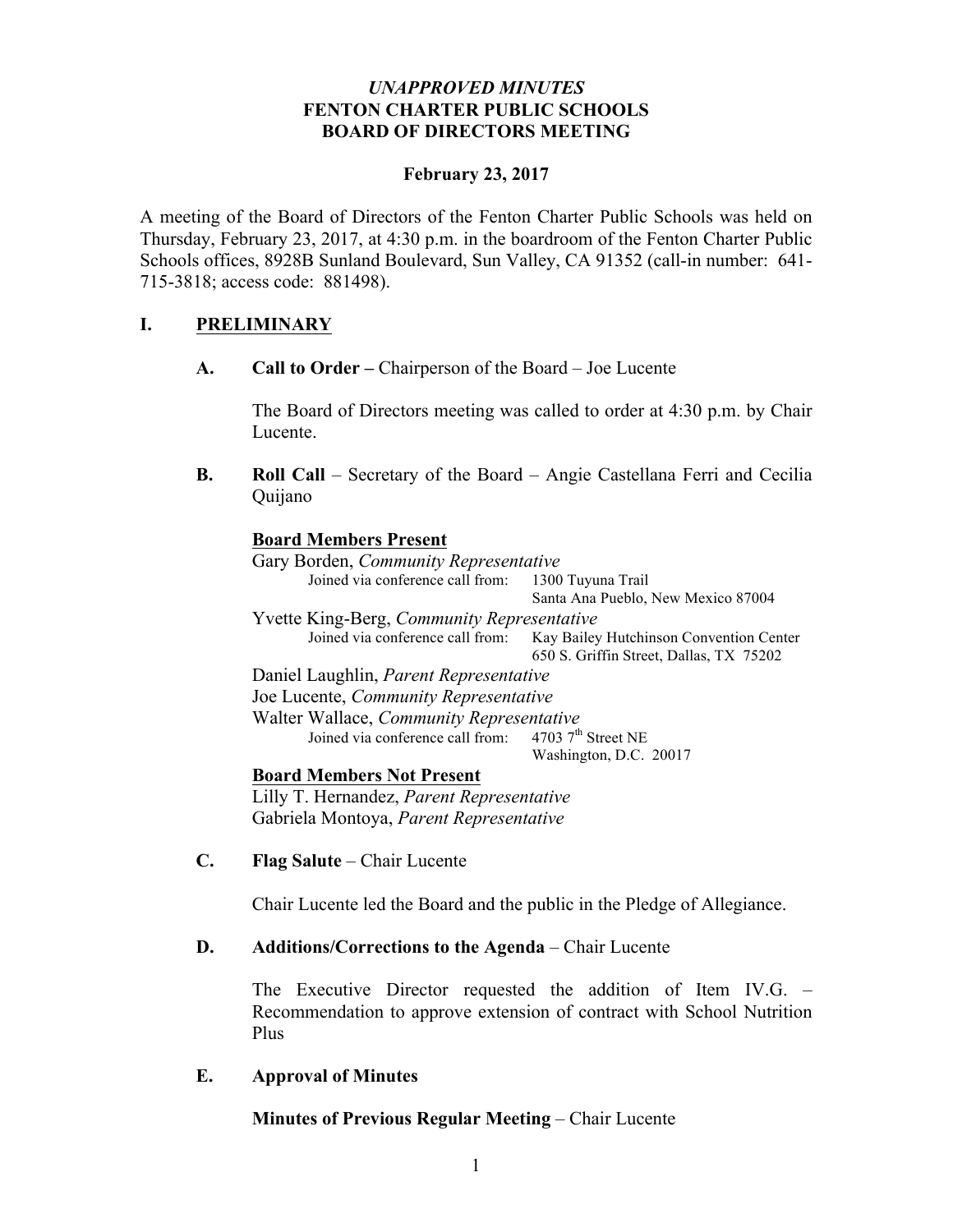On **MOTION** of Daniel Laughlin, **SECONDED** by Yvette King-Berg and **CARRIED** by a vote of 5 (YES) and 0 (NO), the minutes of the January 12, 2017 Regular Meeting were approved.

## **II. COMMUNICATIONS**

## **A. Presentations from the Public** – Chair Lucente

There were no presentations from the public.

## **B. Committee/Council Reports**

Minutes of all meetings held by any committee and/or council were sent to the Board Members prior to this meeting.

There were no further reports by committees/councils.

## **C. Treasurer/CFO's Report**

Kristin Dietz, Treasurer and CFO of the FCPS, presented monthly profit and loss statements, revenue, expenditures and a year-to-date projection for the Fenton Charter Public Schools. The following reports were presented and discussed:

- January 2017 Financial Update
- December 2016 Financials (all sites)

## **D. Directors' Reports**

Fenton Avenue Charter School (FACS) – Stacy Carroll Hutter, Director, reported.

Santa Monica Boulevard Community Charter School (SMBCCS) – Dr. David Riddick, Director, reported.

Fenton Primary Center (FPC) – Richard Parra, Director, reported.

Fenton STEM Academy (STEM) –Wendy Kaufman, Director of FASEL, reported for Mrs. Miller.

Fenton Charter Leadership Academy (FASEL) – Wendy Kaufman, Director, reported.

## **E. Executive Director's Report**

Fenton Charter Public Schools (FCPS) – Irene Sumida, Executive Director, reported.

## **III. CONSENT AGENDA ITEMS**

#### **A. Recommendation to approve revised Employee Handbook**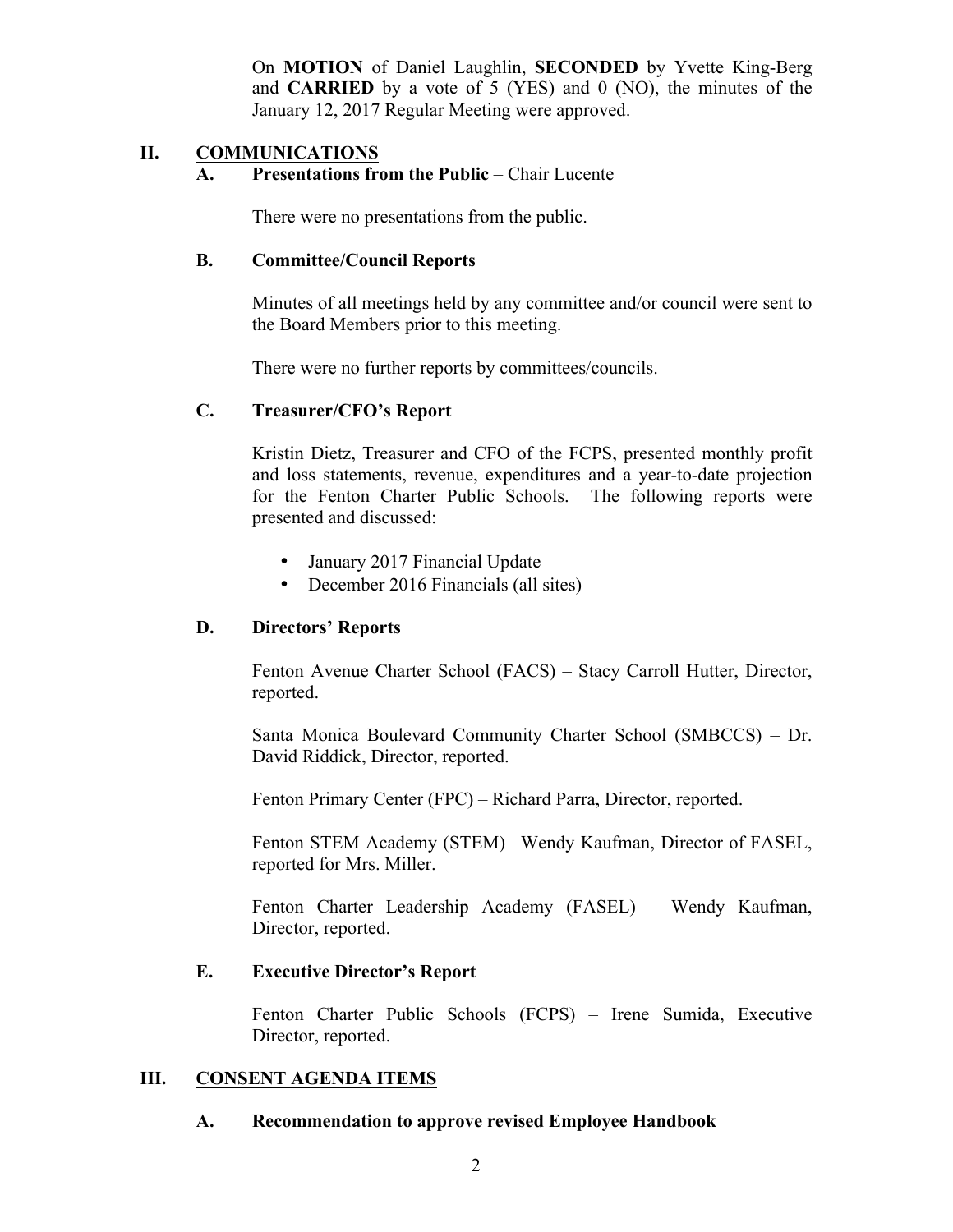## **B. Recommendation to approve 2017-2018 instructional calendar and other extended calendars**

On **MOTION** of Walter Wallace, **SECONDED** by Daniel Laughlin and **CARRIED** by a vote of 5 (YES) and 0 (NO), the recommendation to approve the consent agenda was approved.

# **IV. ITEMS SCHEDULED FOR ACTION**

## **A. Recommendation to approve budget reduction recommendations to be implemented beginning on July 1, 2017**

On **MOTION** of Yvette King-Berg, **SECONDED** by Daniel Laughlin and **CARRIED** by a vote of 5 (YES) and 0 (NO), the recommendation to approve budget reduction recommendations to be implemented beginning on July 1, 2017 was approved.

## **B. Recommendation to transfer of \$367,000 to Fenton STEM Academy to cover expenses through June 30, 2017**

On **MOTION** of Daniel Laughlin, **SECONDED** by Yvette King-Berg and **CARRIED** by a vote of 5 (YES) and 0 (NO), the recommendation to transfer of \$367,000 to Fenton STEM Academy to cover expenses through June 30, 2017 was approved.

**C. Recommendation to postpone the transfer of \$250,000 from Fenton Charter Leadership Academy and \$250,000 from Fenton STEM Academy to the Fenton Charter Public Schools until schools reach their full capacities, 432 students for each site, expected by June 30, 2020, or sooner**

On **MOTION** of Walter Wallace, **SECONDED** by Daniel Laughlin and **CARRIED** by a vote of 5 (YES) and 0 (NO), the recommendation to postpone the transfer of \$250,000 from Fenton Charter Leadership Academy and \$250,000 from Fenton STEM Academy to the Fenton Charter Public Schools until schools reach their full capacities, 432 students for each site, expected by June 30, 2020, or sooner, was approved.

## **D. Recommendation to approve auditing firm for 2017-2018 and subsequent two years**

On **MOTION** of Gary Borden, **SECONDED** by Walter Wallace and **CARRIED** by a vote of 5 (YES) and 0 (NO), the recommendation to approve Vicenti, Lloyd, & Stutzman, LLP, to conduct the June 30, 2017 consolidated audit, and audits for the subsequent two years, was approved.

**E. Recommendation to approve and adopt Resolution #29: Acknowledgement of Director and ten Lead Leaders at Santa Monica Boulevard Community Charter School**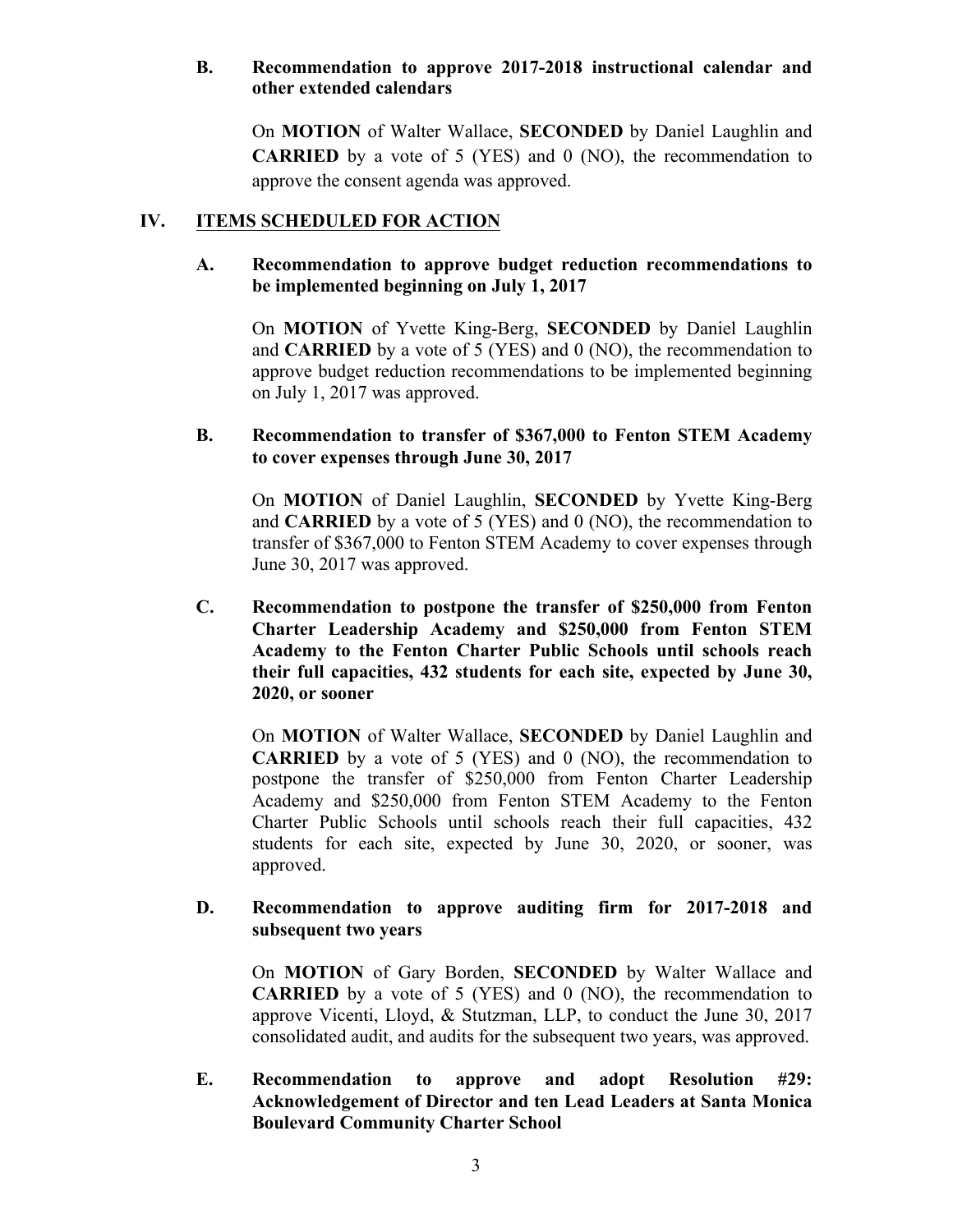On **MOTION** of Yvette King-Berg, **SECONDED** by Walter Wallace and **CARRIED** by a vote of 5 (YES) and 0 (NO), the recommendation to approve and adopt Resolution #29: Acknowledgement of Director and ten Lead Leaders at Santa Monica Boulevard Community Charter School was approved.

## **F. Recommendation to approve Resolution #30: Request to change name of Fenton Academy for Social and Emotional Learning to Fenton Charter Leadership Academy**

On **MOTION** of Yvette King-Berg, **SECONDED** by Gary Borden and **CARRIED** by a vote of 5 (YES) and 0 (NO), the recommendation to approve Resolution #30: Request to change name of Fenton Academy for Social and Emotional Learning to Fenton Charter Leadership Academy was approved.

## **G. Recommendation to approve extension of contract with School Nutrition Plus**

On **MOTION** of Daniel Laughlin, **SECONDED** by Walter Wallace and **CARRIED** by a vote of 5 (YES) and 0 (NO), the recommendation to approve the extension of the contract with School Nutrition Plus was approved.

# **V. ITEMS SCHEDULED FOR INFORMATION**

- **A. Governor's Proposed Budget**
- **B. Review of revised Employee Contracts**
- **C. Los Angeles Promise Neighborhood Northern Ireland Trip – sharing by Bunny Wolfer, 3rd grade teacher at SMBCCS**
- **D. Update on FCPS OPEB Trust**

*These were information items only and no action was taken.*

## **VI. ANNOUNCEMENTS**

## **VII. ADJOURNMENT**

The meeting was adjourned at 6:15 p.m.

The next regular meeting of the Board of Directors of the Fenton Charter Public Schools will be held on Thursday, April 20, 2017 at 4:30 p.m. in the boardroom of the Fenton Charter Public Schools offices, 8928 B Sunland Boulevard, Sun Valley, CA 91352.